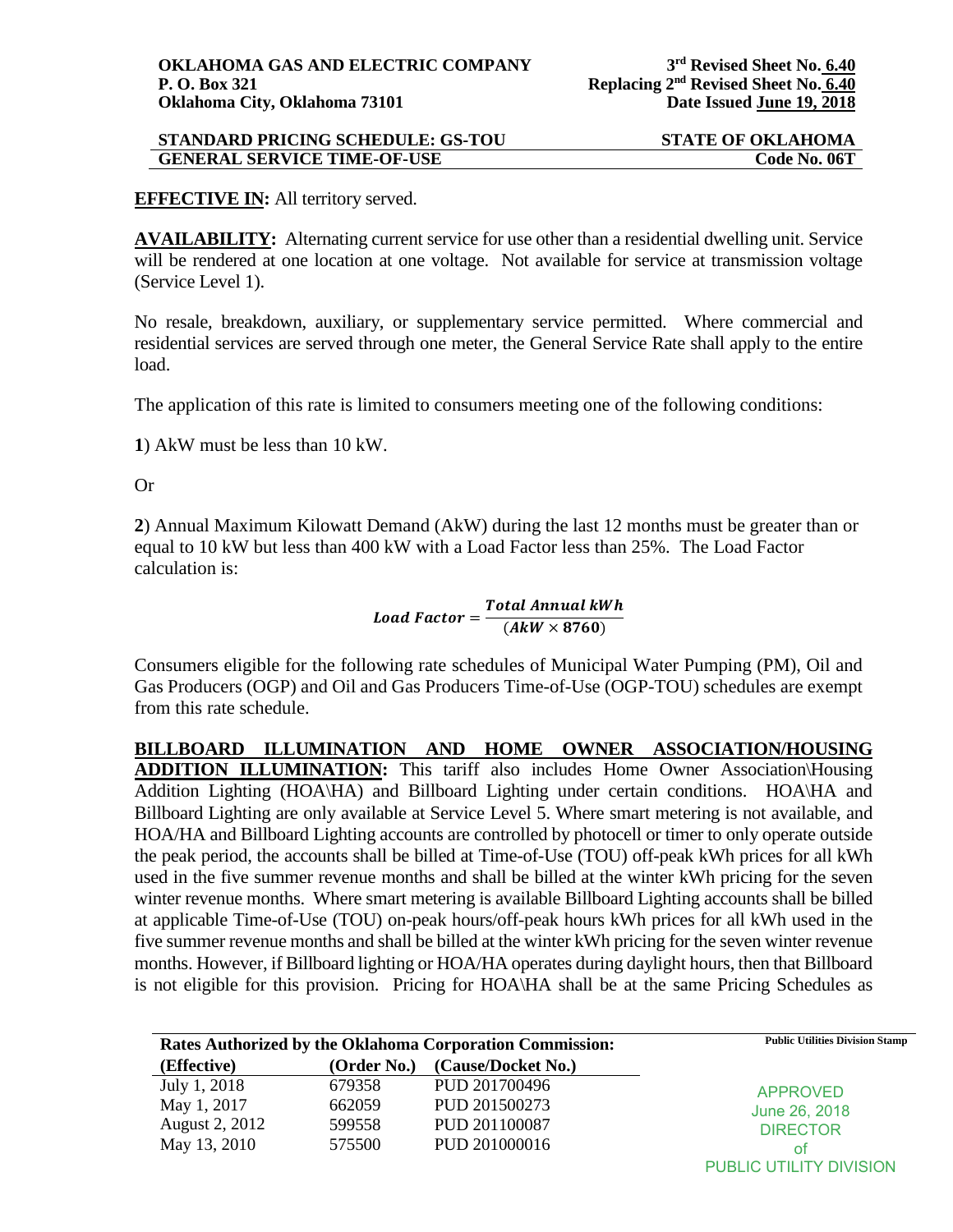| <b>STANDARD PRICING SCHEDULE: GS-TOU</b> | <b>STATE OF OKLAHOMA</b> |
|------------------------------------------|--------------------------|
| <b>GENERAL SERVICE TIME-OF-USE</b>       | Code No. 06T             |

Billboard except that contracted kWh values shall be used in determining monthly billing instead of actual kWh when smart metering is not available.

APPLICATION OF FUEL COST ADJUSTMENT (FCA): The FCA<sub>on</sub>, FCA<sub>off</sub> and FCA<sub>w</sub> as defined in the FCA rider shall apply to the energy components within this tariff as follows: The FCA<sub>on</sub> shall apply to all On-Peak kWh sales; the FCA<sub>off</sub> shall apply to all Off-Peak kWh sales; and, the  $FCA_w$  shall apply to kWh sales during the seven revenue months of November through May.

## **ALL SERVICE LEVELS (Service Levels 2-5):**

**Customer Charge:** \$24.70 per month.

#### **Energy Charge**:

| <b>Summer Season:</b> | On-Peak Hours kWh per month:  | $18.80\phi$ per kWh. |
|-----------------------|-------------------------------|----------------------|
|                       | Off-Peak Hours kWh per month: | $3.21\phi$ per kWh.  |
| <b>Winter Season:</b> | First 1,000 kWh per month:    | $6.80¢$ per kWh.     |
|                       | All Additional kWh per month: | $3.21\phi$ per kWh.  |

## **DEFINITION OF SEASONS:**

**Summer Season:** The five OG&E Revenue Months of June through October.

**On-Peak Hours:** From June 1 through September 30, beginning each day at 2:00 p.m. until 7:00 p.m. local time, excluding Saturdays, Sundays, Independence Day (as observed) and Labor Day.

**Off-Peak Hours:** All hours not defined as On-Peak hours.

**Winter Season:** The seven OG&E Revenue Months of November through May.

**BEST BILL PROVISION:** After the first year, the customer will automatically renew under this rate schedule unless the customer notifies the Company otherwise. At the end of the initial enrollment period the customer's billing will be compared to their previous tariff billing using actual usage for the entire period and, if the amount actually paid is higher than what the customer would have paid under their previous tariff, the customer will receive a credit on their bill equal to the difference between the amount actually paid and the amount that would have been paid under

| Rates Authorized by the Oklahoma Corporation Commission: |             | <b>Public Utilities Division Stamp</b> |                         |
|----------------------------------------------------------|-------------|----------------------------------------|-------------------------|
| (Effective)                                              | (Order No.) | (Cause/Docket No.)                     |                         |
| July 1, 2018                                             | 679358      | PUD 201700496                          | APPROVED                |
| May 1, 2017                                              | 662059      | PUD 201500273                          | June 26, 2018           |
| August 2, 2012                                           | 599558      | PUD 201100087                          | <b>DIRECTOR</b>         |
| May 13, 2010                                             | 575500      | PUD 201000016                          | ΩŤ                      |
|                                                          |             |                                        | PUBLIC UTILITY DIVISION |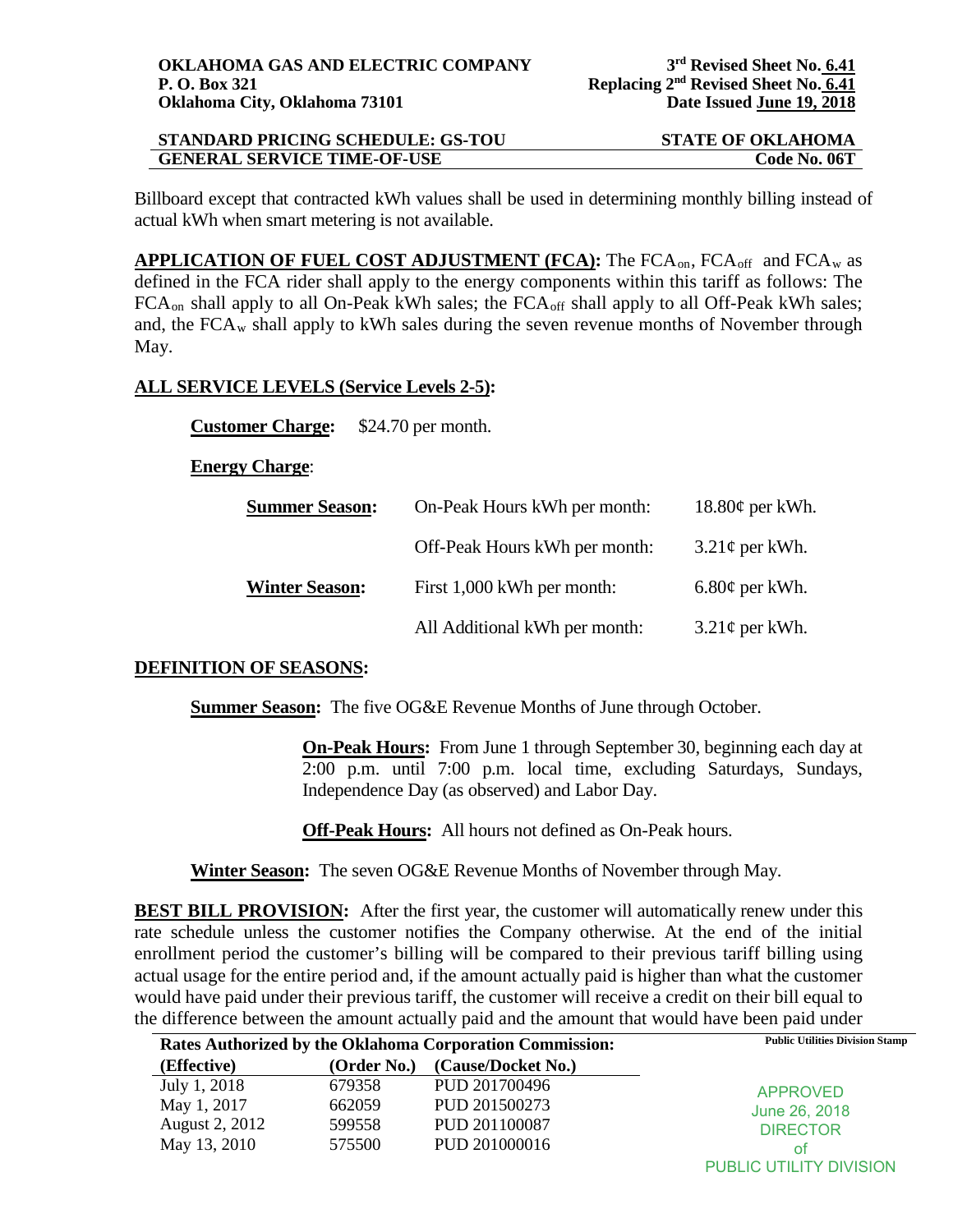| <b>STANDARD PRICING SCHEDULE: GS-TOU</b> | <b>STATE OF OKLAHOMA</b> |
|------------------------------------------|--------------------------|
| <b>GENERAL SERVICE TIME-OF-USE</b>       | Code No. 06T             |

their previous tariff. In the case where a customer was not previously subscribed to another tariff, the tariff for comparison shall be the GS tariff. The Best Bill Provision will only be applied after the first full year of subscription to the tariff and will not be available in the ensuing years.

**SERVICE LEVELS:** For purposes of this rate, the following shall apply:

**Service Level 2:** Shall mean service at any nominal standard voltage of the Company between 2 kV and 50 kV, both inclusive, where service is rendered through a Company Substation, which has a transmission voltage source, and the point of delivery is at the load side of the substation or from a circuit dedicated to the customer.

**Service Level 3:** Shall mean service at any nominal standard voltage of the Company between 2 kV and 50 kV, both inclusive, by a direct tap to the Company's prevailing distribution source from a circuit not dedicated to the customer.

**Service Level 4:** Shall mean service at any nominal standard voltage of the Company between 2 kV and 50 kV, both inclusive, where service is rendered through transformation from a Company prevailing distribution voltage source (2 kV to 50 kV) to a lower distribution voltage with metering at distribution voltage.

**Service Level 5:** Shall mean service at any nominal standard voltage of the Company less than 2,000 volts with metering at less than 2,000 volts.

#### **Metering Adjustment:**

If the Company chooses to install its metering equipment on the load side of the customer's transformers, the kWh billed shall be increased by the amount of the transformer losses calculated as follows:

**Service Level 3:** 0.60 percent of the total kVA rating of the customer's transformers times 730 hours.

**LATE PAYMENT CHARGE:** A late payment charge in an amount equal to 1.5 percent of the total balance for services and charges remaining unpaid on the due date stated on the bill shall be added to the amount due. The due date as stated on the bill shall be 20 days after the bill is issued.

**MINIMUM BILL:** The minimum monthly bill shall be the Customer Charge. The Company shall specify a larger minimum monthly bill, calculated in accordance with the Company's Allowable Expenditure Formula in its Terms and Conditions of Service on file with and approved by the Commission, when necessary to justify the investment required to provide service.

| Rates Authorized by the Oklahoma Corporation Commission: |             |                    | <b>Public Utilities Division Stamp</b> |
|----------------------------------------------------------|-------------|--------------------|----------------------------------------|
| (Effective)                                              | (Order No.) | (Cause/Docket No.) |                                        |
| July 1, 2018                                             | 679358      | PUD 201700496      | <b>APPROVED</b>                        |
| May 1, 2017                                              | 662059      | PUD 201500273      | June 26, 2018                          |
| August 2, 2012                                           | 599558      | PUD 201100087      | <b>DIRECTOR</b>                        |
| May 13, 2010                                             | 575500      | PUD 201000016      | οt                                     |
|                                                          |             |                    | PUBLIC UTILITY DIVISION                |